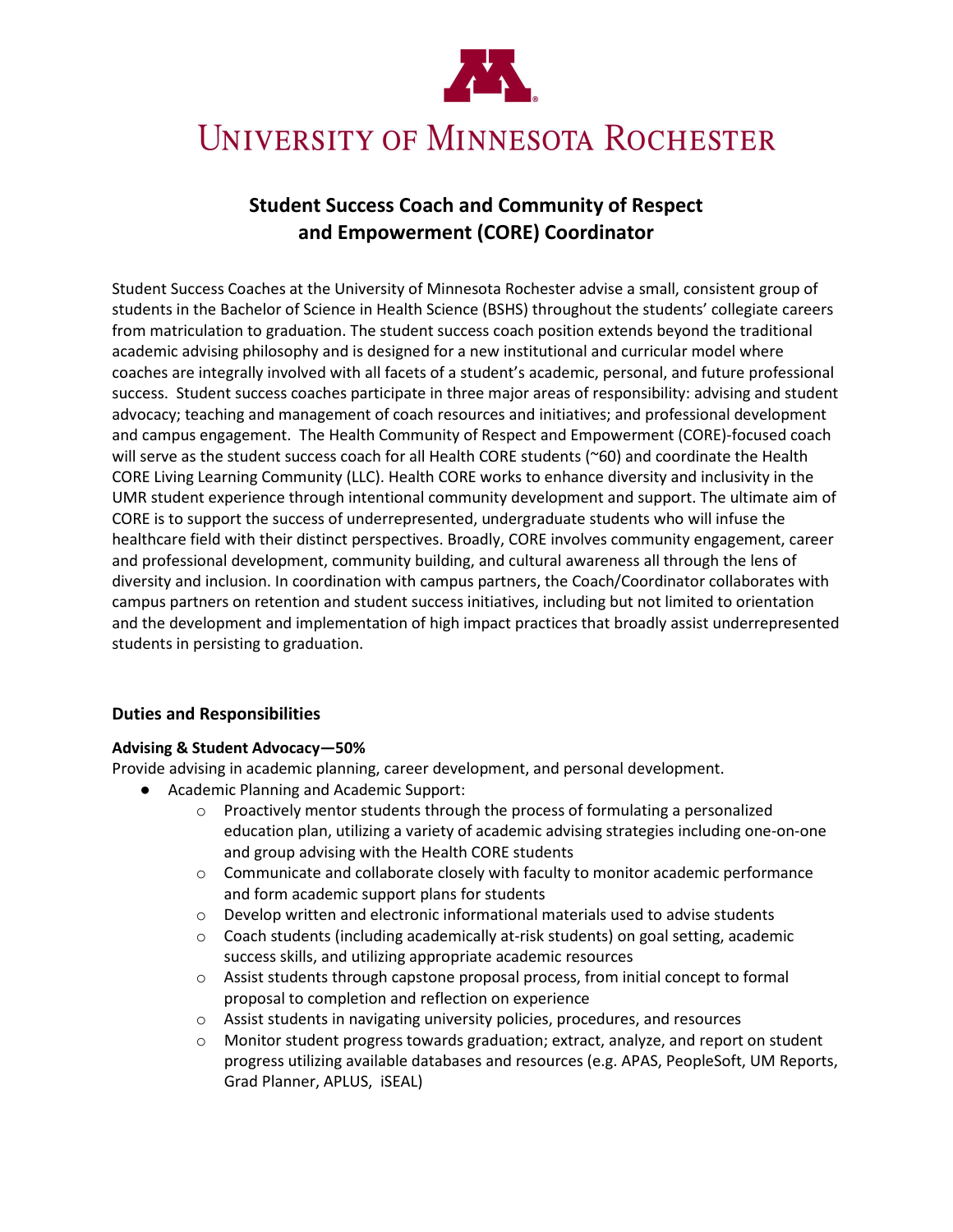- Career Development and Pre-Health Coaching:
	- o Mentor students on career exploration process throughout their four years by helping them discover and reflect on their personal skills, values, and interests through individual and group advising with the Health CORE students
	- $\circ$  Encourage students to make important connections between the interdisciplinary curriculum and a broad range of health science career paths
	- $\circ$  Advise on appropriate preparatory activities based on student's intended career or educational pathway (e.g. certificate, professional or graduate school, career)
	- $\circ$  Help students develop a professional identity, including resume building, interviewing skills, job search strategies, etc.
- Personal Development
	- $\circ$  Encourage students to connect to and make meaning of community engagement activities
	- $\circ$  Assist students in developing a deeper sense of self-awareness regarding values, strengths, and passions
	- $\circ$  Challenge and support students in their personal growth and development throughout their time at UMR
	- o Meet individually and in small groups of Health CORE students to address personal development

# **Health CORE Program Coordination—35%**

This Coach/Coordinator will coordinate and lead the Health CORE Living Learning Community (LLC) in the following ways through the life-cycle of a student:

- Recruitment and Selection
	- o Participate in the late phases of recruitment and collaborate with the Admissions/Healthcare Scholars Day on the selection of future Health CORE student
- Transition (High school senior-year and summer communication and August and Winter Bridge Program)
	- $\circ$  Communicate with incoming new students and families in preparation for the first-year at UMR to meet deadlines, understand expectations, and be prepared for move-in
	- o Coordinate the August and Winter Bridge program with other LLC coordinators
- **Fall and Spring Semester** 
	- $\circ$  Meet regularly with all Health CORE members individually and as a group to ensure the values of the program are being met, and that deadlines are being communicated, opportunities are being shared and community building is happening
	- $\circ$  Meet with and lead the Health CORE Advisory Board on a regular basis to ensure the needs and interest of the students in CORE are being addresses
- Community Engagement, Professional Development and Career Connections
	- $\circ$  Create and manage engagement and connection opportunities for Health CORE students through collaborations within UMR, UMN-system, Rochester, Mayo and others entities
- Provide best practices in proactive and high-impact programming and support for Health CORE students, and more broadly for underrepresented student needs (first generation, low income, students of color, LGBTQ and other under-served populations)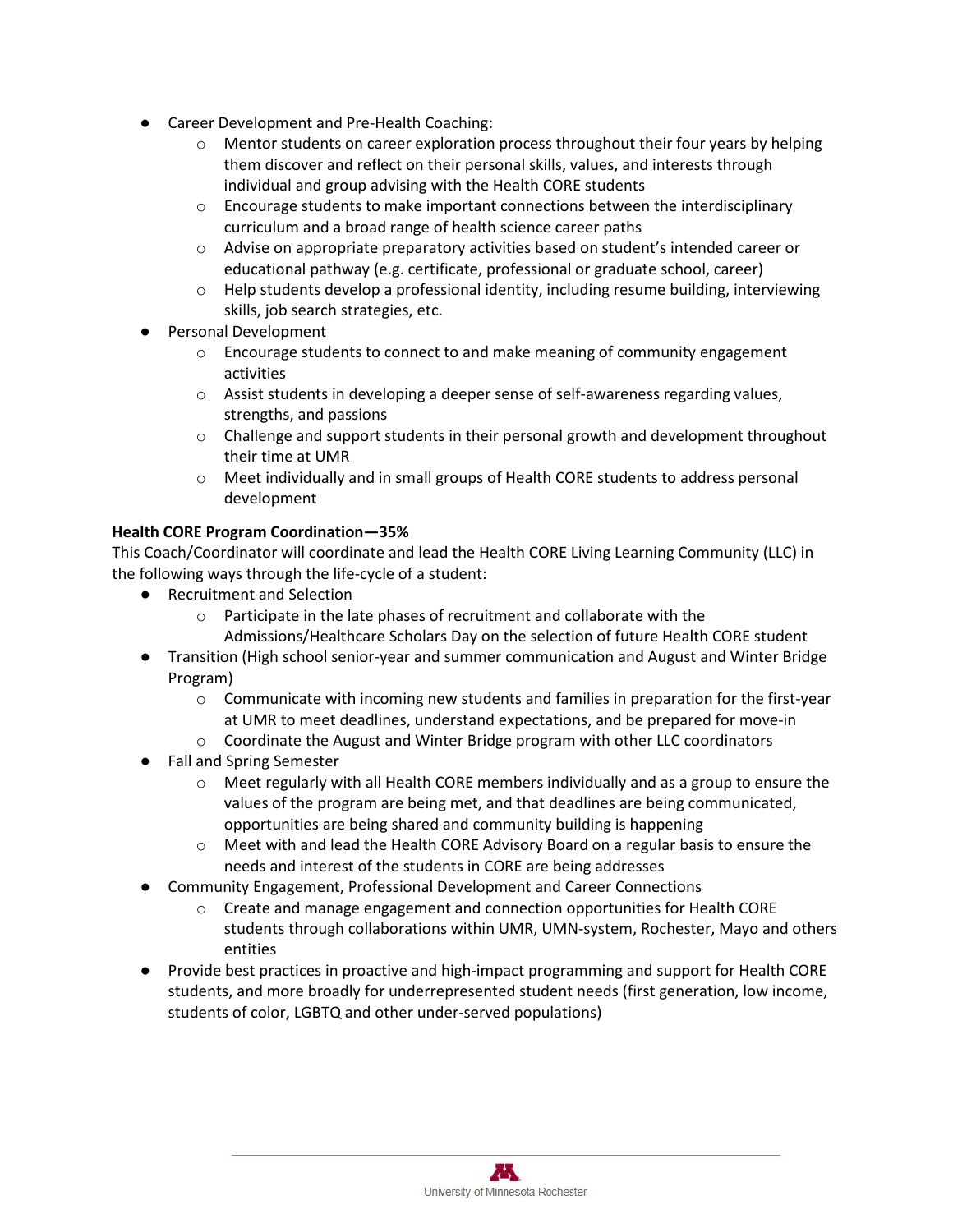#### **Student Success and Engagement Team Collaboration and Leadership—10%**

Student Success Coaches will support the constructive functioning of the collaborative endeavors of the Student Success and Engagement Team (SSE) in the following ways;

- Participate in efforts to improve retention rates, four-year graduation rates, and student satisfaction
- Track and summarize assessment data to analyze trends and make recommendations for practice improvement and creation of new practices
- Provide leadership to service areas and initiatives related to student success and engagement through the lens of diversity and inclusion
- Provide consulting, mentorship, and training to other coaches and members of the SSE- related to the SSC model but not limited to academic planning, academic support, career development and skills, life coaching, and pre-health coaching.
- Co-teach Living on Purpose and HealthCORE CLI 1712

#### **Professional Development and Campus Engagement—5%**

Engage in professional development, campus-wide initiatives, and program assessment related to student learning, student success, academic advising, and the student affairs profession.

- Represent the Student Success and Engagement Team and student success coaching while serving on cross-functional teams for select student development initiatives and programs such as student activities, orientation, commencement, recruitment, welcome activities, and other special events
- Continue professional development and scholarly activity in the fields that encompass student success coaching to maintain knowledge of trends and best practices (e.g., membership in professional associations, attendance at conferences and seminars, write and publish articles, serve on teams and collaborate with other professional groups, etc.)
- Serve on university-wide committees or groups as needed

# **Days and Schedule**

The full-time (1.0) position does require occasional evening and weekend work (schedule flexibility available), and has the option to live in a university-provided apartment with a modified salary. Regular presence on campus is required; off-site/remote flexibility available.

# **Required Qualifications**

- Bachelor's degree and at least 4 years of related experience
- 1-3 years of college-level advising experience
- 1-3 years working with underrepresented populations

# **Preferred Qualifications, Knowledge, Skills, and Abilities**

- Master's degree in student personnel and counseling, counseling psychology, counseling or related area
- Three or more years of relevant higher education advising experience
- Experience advising students interested in health care professions and/or work experience in the healthcare industry
- Experience tracking and interpreting data relevant to their work and using that information for work and process improvement